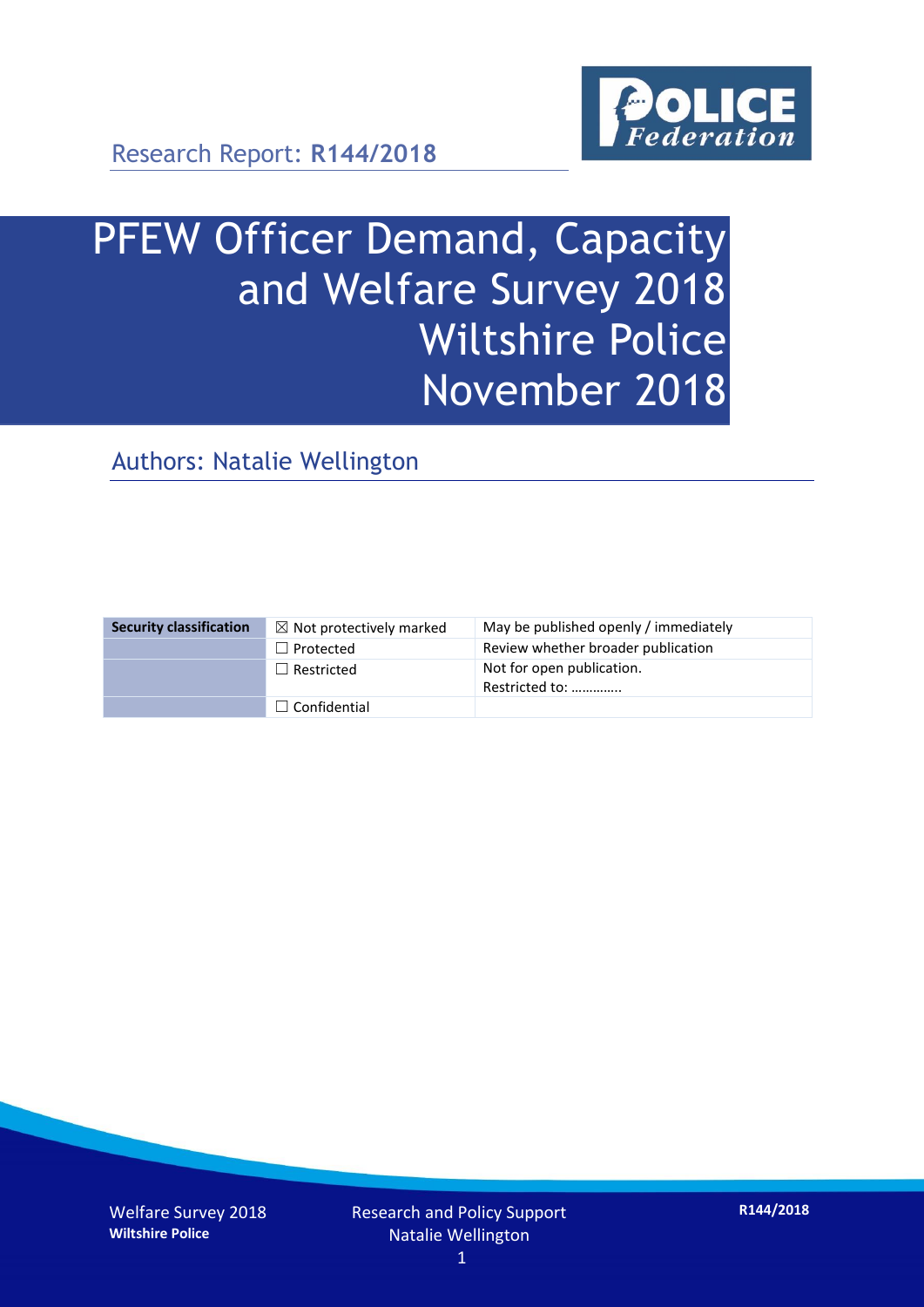### **FOREWORD**

#### **INTRODUCTION**

Over the last decade, the impact of reducing policing budgets on officer numbers has been considerable, with a 15% fall in officer numbers over a seven year period from a high of 142,056 in 2009 to 121,010 in March 2018. $^{\mathrm{i}}$  Evidence from a focus group study conducted by the PFEW<sup>ii</sup> highlighted that these reductions may be having a negative effect on officers individual wellbeing. It was within this context that the Police Federation of England and Wales (PFEW) began a biennial Demand, Capacity and Welfare Survey. The 2018 PFEW Officer Demand, Capacity and Welfare Survey is the second iteration of the survey.

This report provides a summary of responses to key questions from the 2018 PFEW Officer Demand, Capacity and Welfare Survey from respondents in Wiltshire Police.

Where appropriate, details of average responses from last year, or the police service as a whole, are also presented. However, differences across these figures have not been tested to assess whether they are statistically significant<sup>1</sup>; therefore any and all differences reported are for guidance only and must be treated with caution.

Force rankings have not been included, because not all differences are statistically significant. In addition, forces with fewer than 100 respondents were not provided with a force level report as their sample size was too small to be representative of the force as a whole and may have enabled identification of individuals based on their demographics.

Please be aware that the total number of responses for each item may vary slightly as not all items were answered by all respondents, and all percentages are rounded to the nearest whole number. In addition, the actual differences between any and all groups may be quite small and these details should be considered when interpreting the data.

-

 $<sup>1</sup>$  As all the data are derived from samples of the population, rather than the whole population, percentage figures calculated are strictly</sup> speaking estimates, rather than exact measures. This means that every figure has a margin of error associated with it. Hence a very small percentage difference year on year may be due to sampling, rather than to actual changes.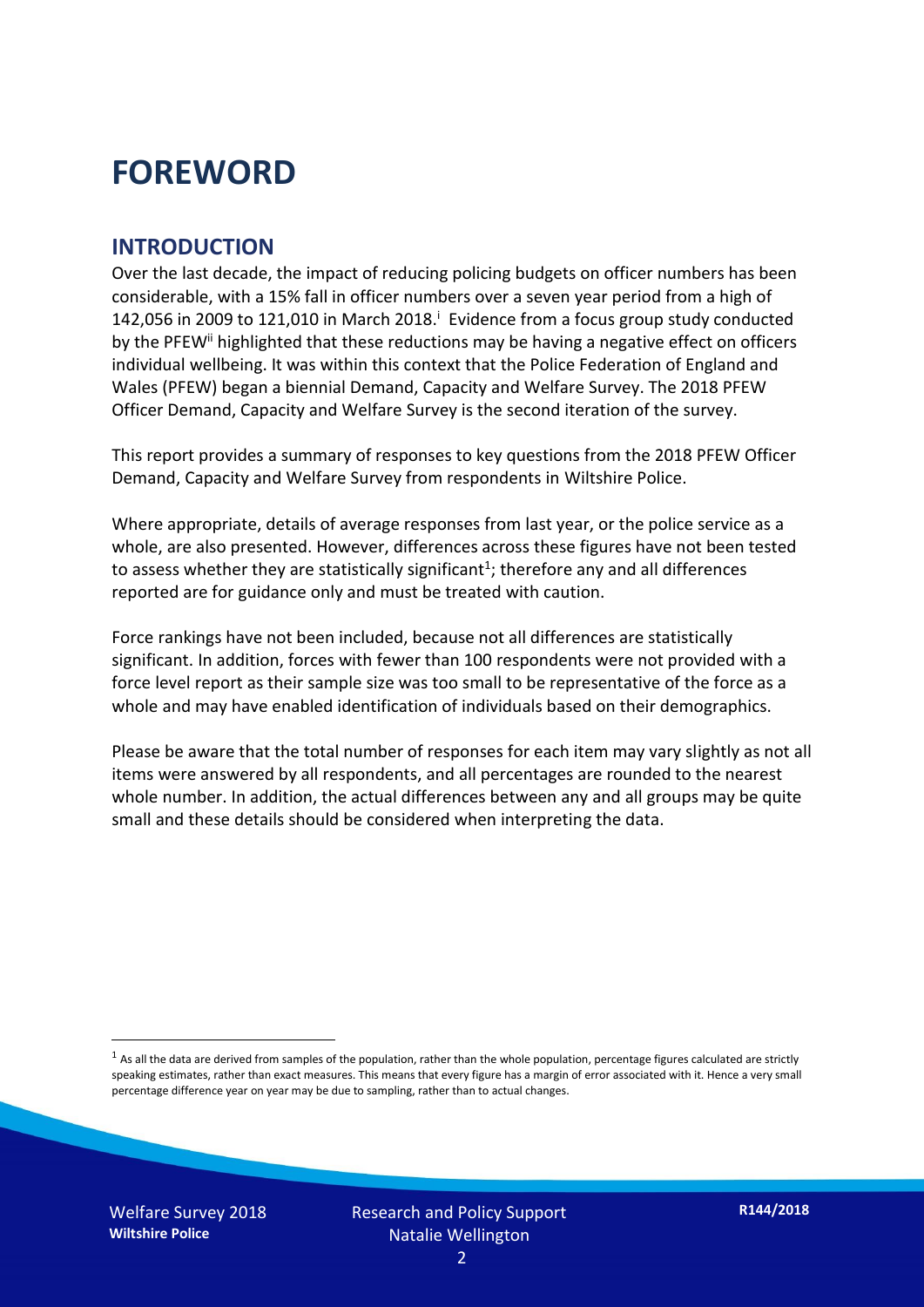#### **RESPONSE RATES AND DEMOGRAPHICS**

Survey responses were gathered over a six-week period between August and September 2018. All officers of the federated ranks in England and Wales were eligible to participate.

Analyses were conducted on a sample of 18,100 responses drawn from all 43 forces across England and Wales.<sup>2</sup> The national response rate for the 2018 survey was 15%.

Overall 4% of respondents (n=788) to the survey declined to state which force they belonged to. These responses have been included within the national data but are excluded from force-level analyses.

141 responses were received from Wiltshire Police, representing a response rate of around 14%.<sup>3</sup> The margin of error for this report has been calculated using the size of the sample and the population. At a 95% confidence level, this force report has a 8% margin of error. If the margin of error is less than 5%, it can be considered to be within the normal bounds of academic rigor.<sup>4</sup> If this threshold has not been met, the results from this report must be interpreted with caution.

60% of responses from Wiltshire Police were received from male officers and 36% of responses were from female officers. The other 4% preferred not to say or identified in another way. In regards to rank, 72% of respondents from Wiltshire Police were Constables, 17% were Sergeants, 11% were Inspectors, and 0% were Chief Inspectors. 4% of responses from Wiltshire Police were received from Black and Minority Ethnic (BME) officers.

-

 $2$  Data were removed where the respondent indicated they were not currently a police officer or they gave implausible answers – for full exclusion criteria, please see the full report.

<sup>3</sup> Based on March 2018 Home Office figures of officer headcount, for full details please see item ii in the reference section.

<sup>4</sup> The generally accepted academic standards is a 95% confidence level with a 5% (or less) margin of error.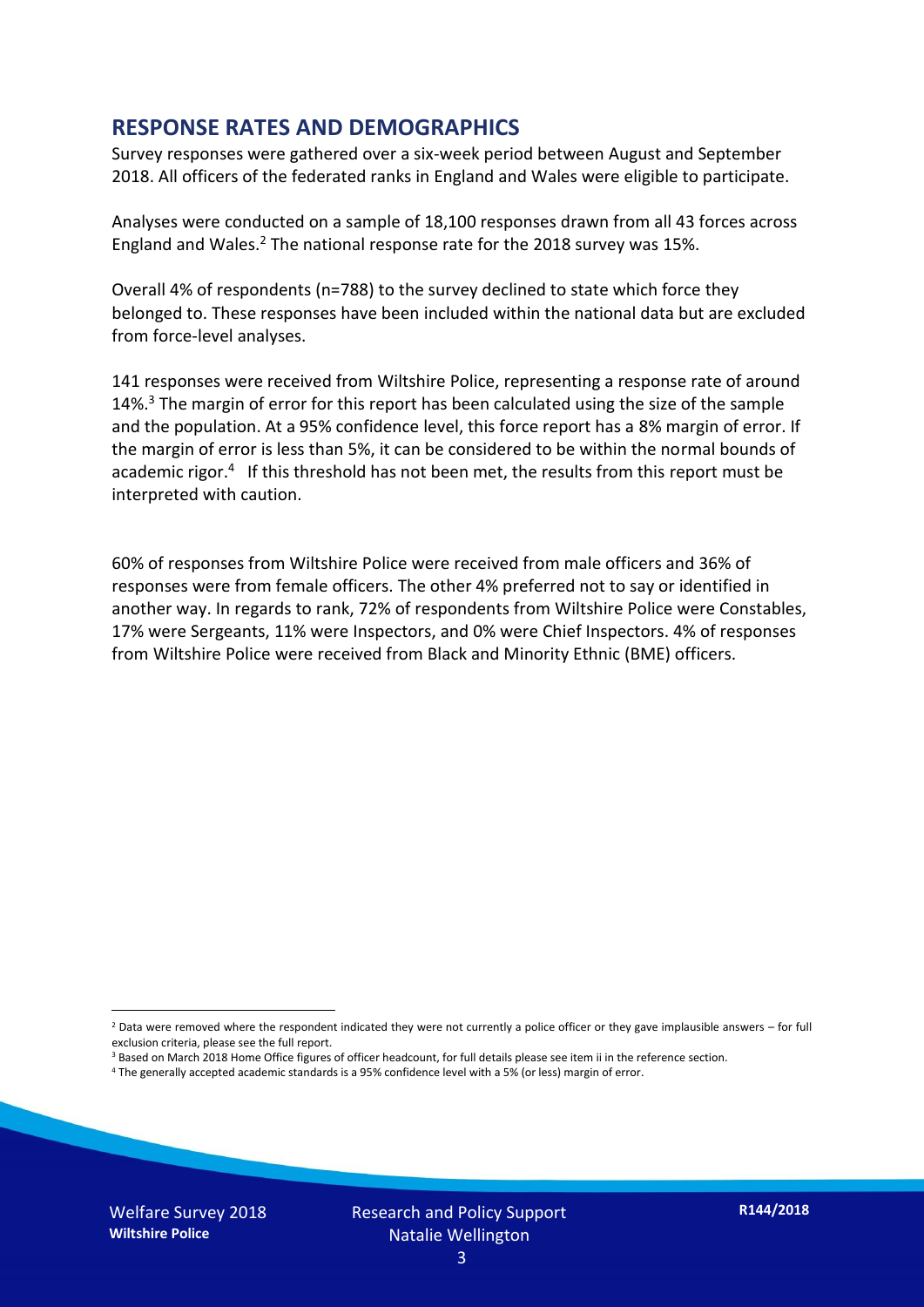### **INFOGRAPHIC**



#### **Who responded?**

**141** responses were received from Wiltshire Police, representing a **14%** response rate



Welfare Survey 2018 **Wiltshire Police**

Research and Policy Support Natalie Wellington

**R144/2018**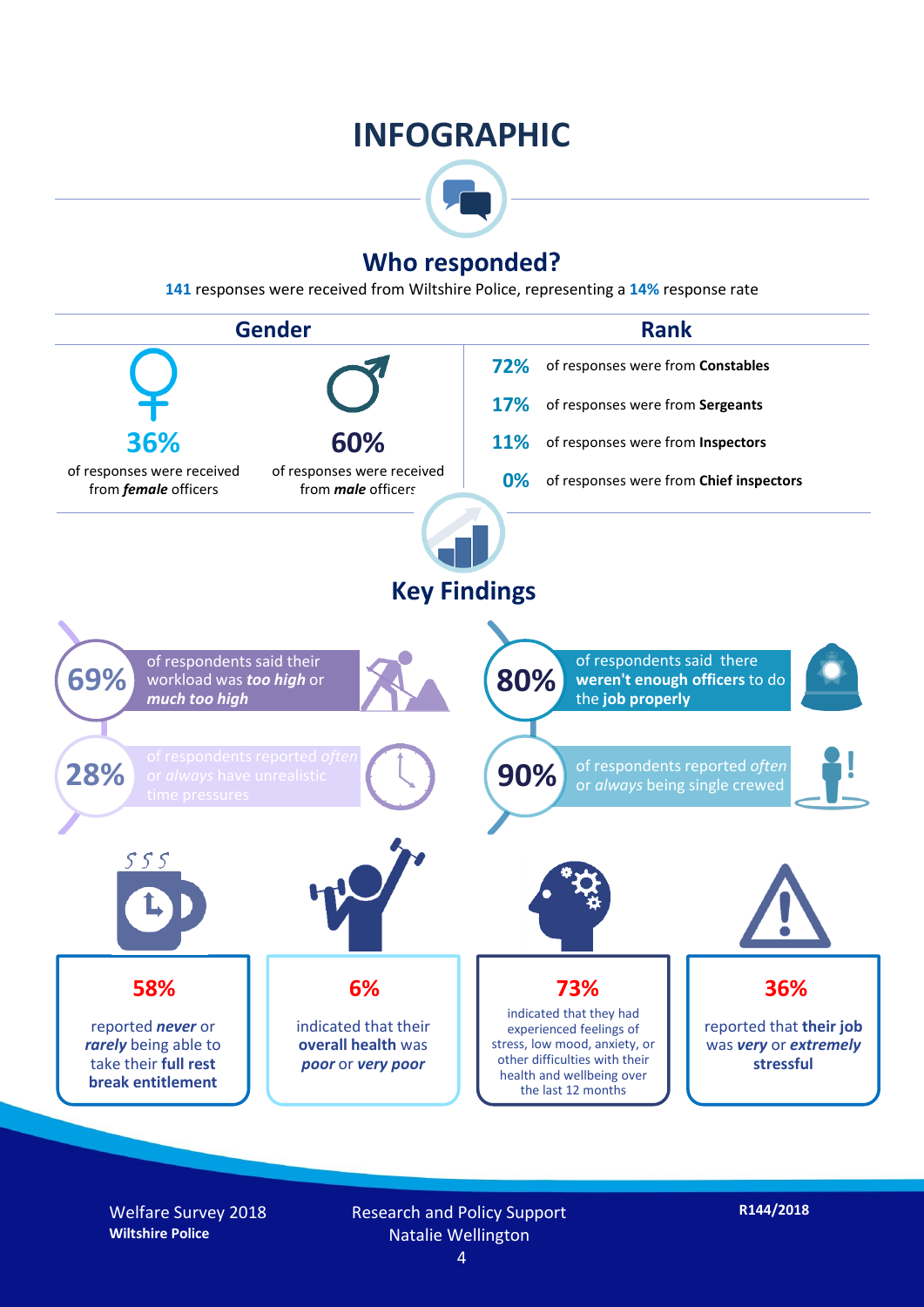### **Executive Summary**

- **141** responses were received from Wiltshire Police, representing a response rate of around **14%**.
- The average (mean) rating for overall Job satisfaction for respondents from Wiltshire Police was **5/10.**
- Frequent single crewing (often or always) was reported by **90%** of respondents from Wiltshire Police.
- **58%** of respondents from Wiltshire Police reported *never* or *rarely* being able to take their **full rest break entitlement***; lower than* the proportion in 2016.
- **69%** of respondents from Wiltshire Police said their **workload** was *too high* or *much too high; higher than* the proportion in 2016.
- **28%** of respondents from Wiltshire Police reported *often* or *always* **having unrealistic time pressures***; higher than* the proportion in 2016.
- **80%** of respondents from Wiltshire Police said there **weren't enough officers to do the job properly***; higher than* the proportion in 2016.
- **11%** said that they had **enough time engage in proactive policing** in their team/unit*; lower than* the proportion in 2016.
- **6%** of respondents from Wiltshire Police indicated that their **overall health** was *poor* or *very poor.*
- **73%** of respondents from Wiltshire Police indicated that they had **experienced feelings of stress, low mood, anxiety, or other difficulties with their health and wellbeing** over the last 12 months.
- **36%** of respondents from Wiltshire Police reported that their job was *very* or *extremely* **stressful***; higher than* the proportion in 2016.
- **25%** of Wiltshire Police respondents reported that they had suffered **one or more injuries** that required medical attention as a result of **work-related violence** in the last year.
- **14%** of Wiltshire Police respondents reported that they had suffered **one or more injuries** that required medical attention as a result of **work-related accidents** in the last year.
- **31%** of respondents from Wiltshire Police felt that someone would be **treated differently (in a negative way)** if they disclosed difficulties with their mental health and wellbeing; *lower than* the proportion in 2016.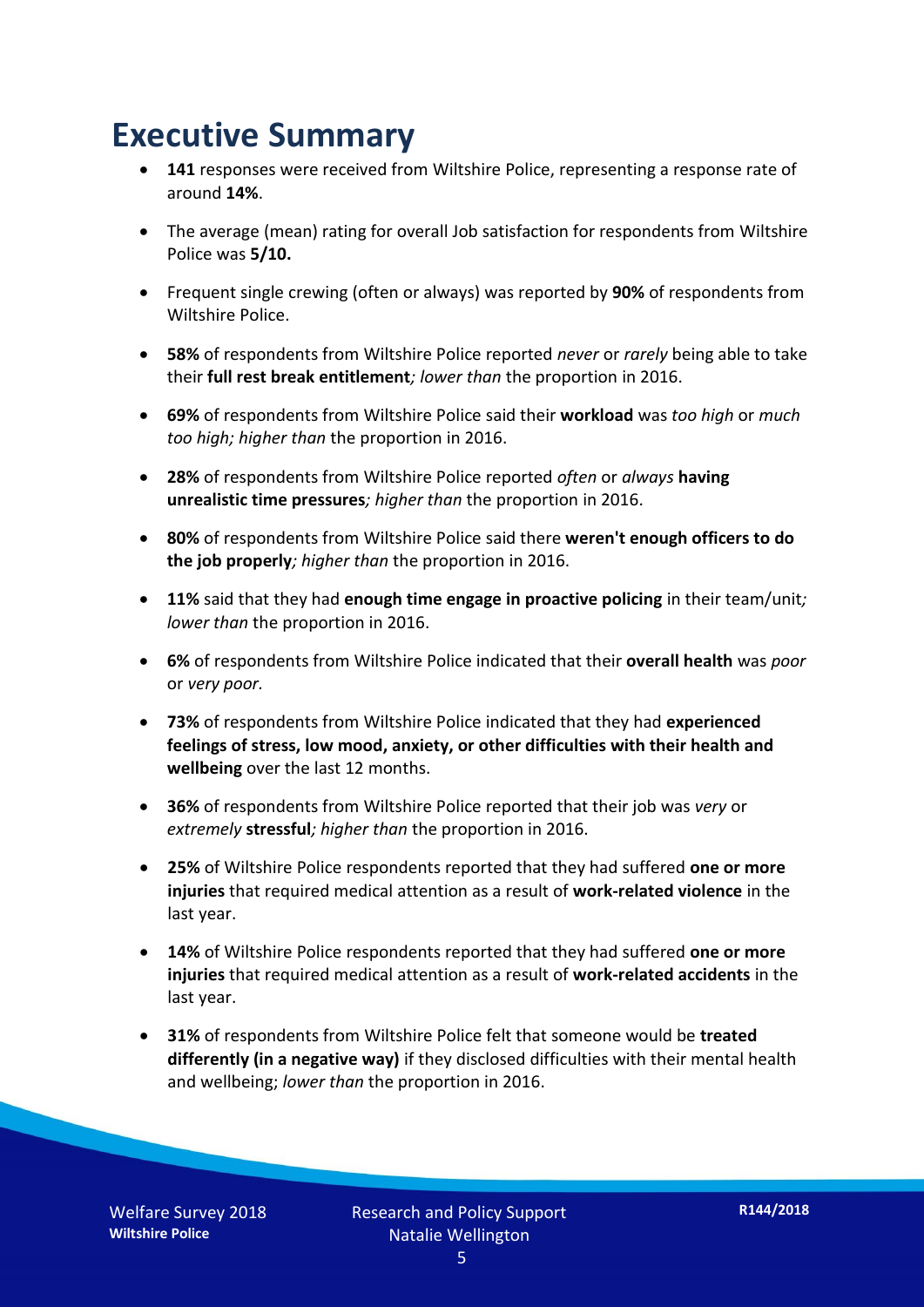## **1. WORKING ARRANGEMENTS**

#### **1.1. OVERALL JOB SATISFACTION**

Respondents were asked to rate their overall job satisfaction between 0 and 10, where 0 was 'not at all satisfied' and 10 was 'completely satisfied.'

The average (mean) rating for overall job satisfaction for respondents from Wiltshire Police was 5/10 (range 0-10), with 17% of respondents reporting an overall job satisfaction rating of 2 or less.

This can be compared to the National average of 4/10, and 32% of respondents reported an overall job satisfaction rating of 2 or less.

#### **1.2. SHIFTS**

1% of respondents from Wiltshire Police reported that their formal shift duration was more than the 8-10 hours advised by the Health and Safety Executive<sup>iii</sup> and the Police Negotiating Board,<sup>iv</sup> and 0% of respondents indicated a shift length of 12 hours or more.

7% of the national sample indicated that their formal shift duration was more than 8-10 hours, and 5% indicated a shift length of 12 hours or more.

#### **1.3. SINGLE CREWING**

Among respondents from Wiltshire Police, for whom this item was applicable, 90% reported being single crewed either *often* or *always* over the previous 12 month period. This can be compared with 75% of respondents from the national sample.

#### **1.4. BREAKS, REST DAYS AND ANNUAL LEAVE**

58% of respondents from Wiltshire Police reported *never* or *rarely being* able to take their full rest break entitlement, and 83% reported having had two or more rest days cancelled in the previous 12 month period. In addition, 23% of respondents from Wiltshire Police told us that they have not been able to take their full annual leave entitlement in the previous 12 month period.

Historical comparison for items relating to breaks, rest days and annual leave for **Wiltshire Police**, are provided in Table 1.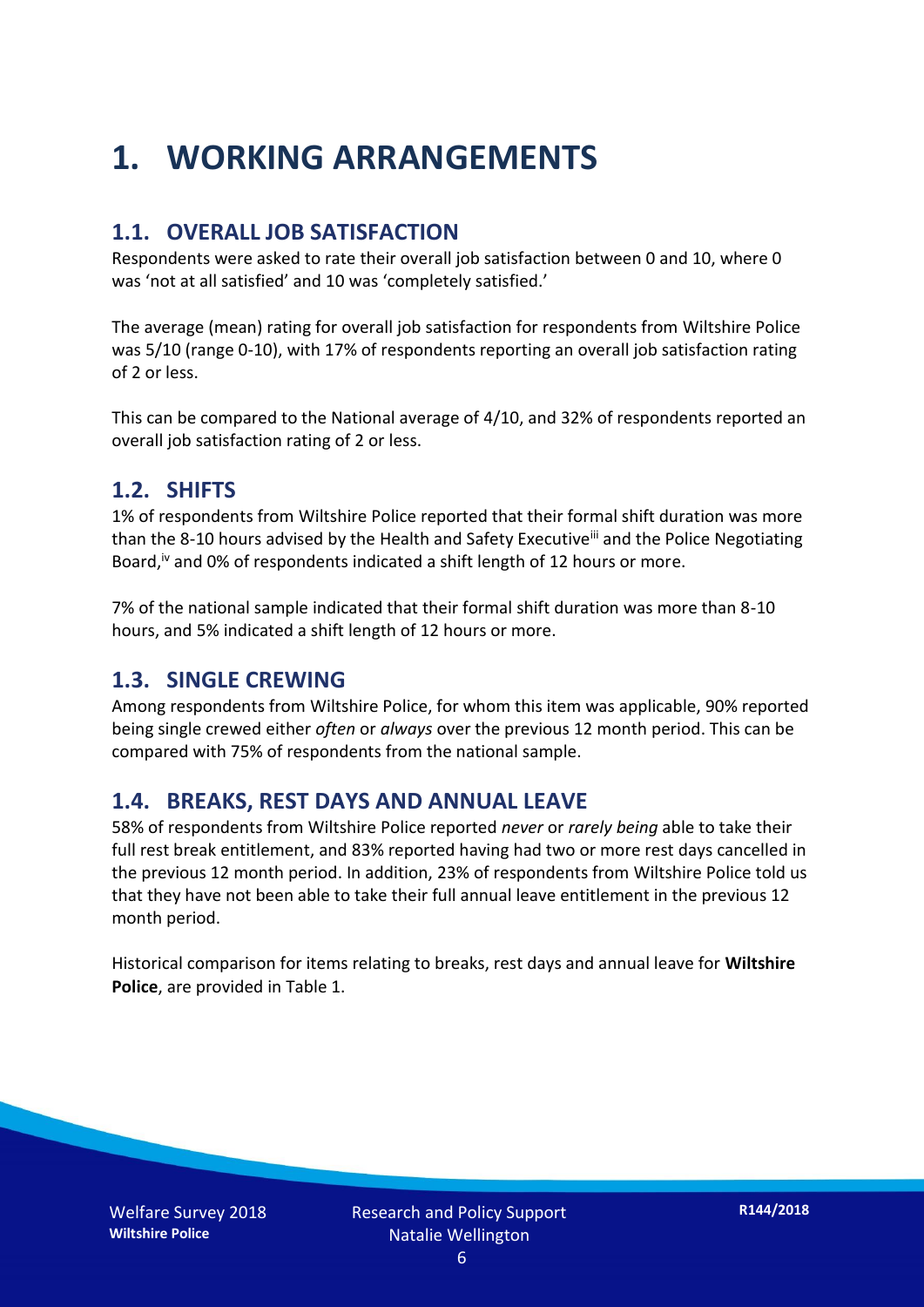| Table 1: Force level figures for breaks, rest days and<br>annual leave     | 2016 | 2018 |
|----------------------------------------------------------------------------|------|------|
| Reported being never or rarely able to take full rest<br>break entitlement | 65%  | 58%  |
| Reported having 2 or more rest days cancelled in the<br>previous 12 months | 78%  | 83%  |
| Reported being unable to take their full annual leave<br>entitlement       | 35%  | 23%  |

Historical comparisons for items relating to breaks, rest days and annual leave for the **police service as a whole**, are provided in the table below.

| Table 2: National figures for breaks, rest days and<br>annual leave        | 2016 | 2018 |
|----------------------------------------------------------------------------|------|------|
| Reported being never or rarely able to take full rest<br>break entitlement | 53%  | 52%  |
| Reported having 2 or more rest days cancelled in the<br>previous 12 months | 76%  | 67%  |
| Reported being unable to take their full annual leave<br>entitlement       | 33%  | 31%  |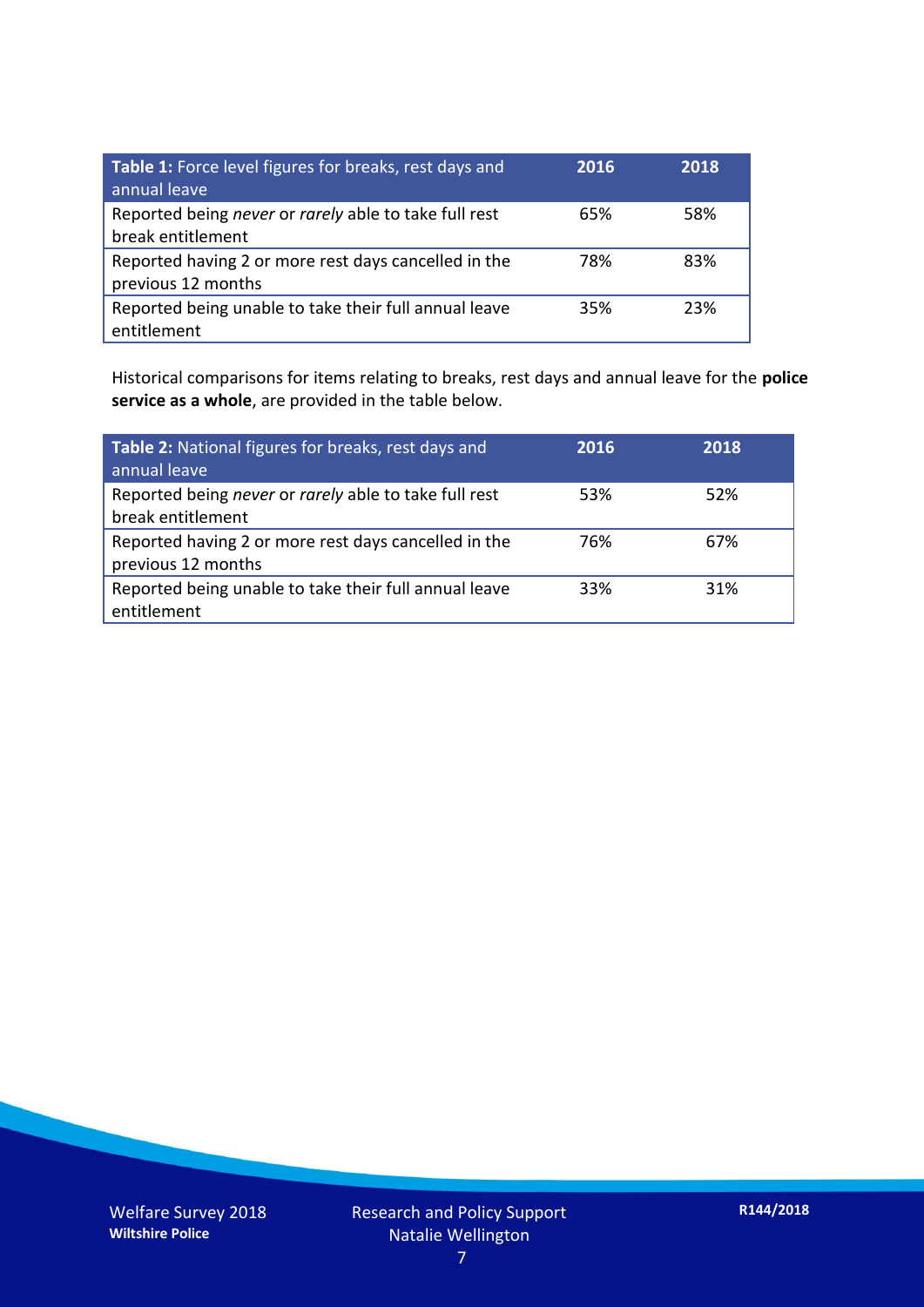## **2. DEMAND**

#### **2.1. WORKLOAD**

69% of respondents from Wiltshire Police told us that their workload is currently *too high*, or *much too high* – *lower than* the proportion from the national sample (72%) and *higher than* the proportion reported by Wiltshire Police in the 2016 Demand, Capacity and Welfare Survey.

#### **2.2. HSE MANAGEMENT STANDARDS**

The UK Health and Safety Executive published the Management Standards Indicator Tool (MSIT) to assist organisations in the assessment of workers exposure to dimensions of the psychosocial work environment that, if not properly managed, can lead to harm to health.<sup>v</sup> The 25-item version of the MSIT<sup>vi</sup> contains four items that measure job demands, which were included as part of the Demand, Capacity and Welfare Survey.

31% of respondents from Wiltshire Police told us that they *often* or *always* have unachievable deadlines, and 52% that they *often* or *always* have to neglect some tasks because they have too much to do.

Historical comparisons for the MSIT job demand items for **Wiltshire Police** are provided in the table below.

| Table 3: Force level figures for HSE MSIT job demands | 2016 | 2018 |
|-------------------------------------------------------|------|------|
| Often or always have unrealistic time pressures       | 27%  | 28%  |
| Often or always pressured to work long hours          | 25%  | 25%  |
| Often or always have to neglect some tasks because    | 43%  | 52%  |
| they have too much to do                              |      |      |
| Often or always have unachievable deadlines           | 19%  | 31%  |

Historical comparison for the MSIT job demand items for the **police service as a whole**, are provided in the table below.

| Table 4: National figures for HSE MSIT job demands | 2016 | 2018 |
|----------------------------------------------------|------|------|
| Often or always have unrealistic time pressures    | 35%  | 40%  |
| Often or always pressured to work long hours       | 26%  | 29%  |
| Often or always have to neglect some tasks because | 43%  | 54%  |
| they have too much to do                           |      |      |
| Often or always have unachievable deadlines        | 29%  | 38%  |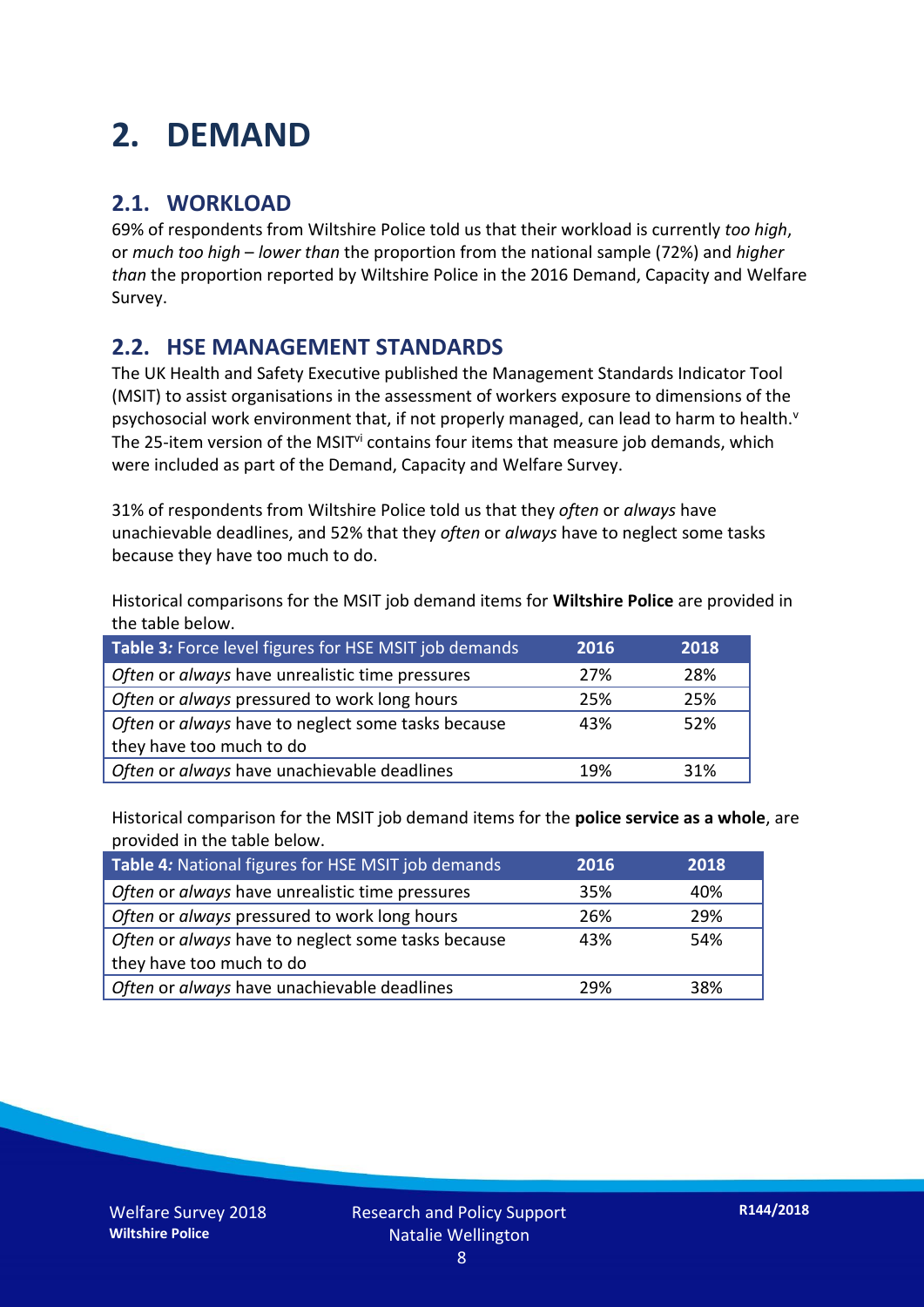#### **2.3. AMOUNT AND PACE OF WORK**

68% of respondents from Wiltshire Police *disagreed* or *strongly disagreed* that they were able to meet all of the conflicting demands on their time, whilst 11% *agreed* or *strongly agreed* that they had enough time engage in proactive policing in their team/unit. The proportion of officers from Wiltshire Police reporting to have enough time to engage in proactive policing is *lower than* the proportion in 2016.

Across the police service as a whole, 74% of respondents *disagreed* or *strongly disagreed* that they were able to meet all of the conflicting demands on their time and 90% *disagreed* or *strongly disagreed* that there are enough officers to manage all the demands made on their team/unit.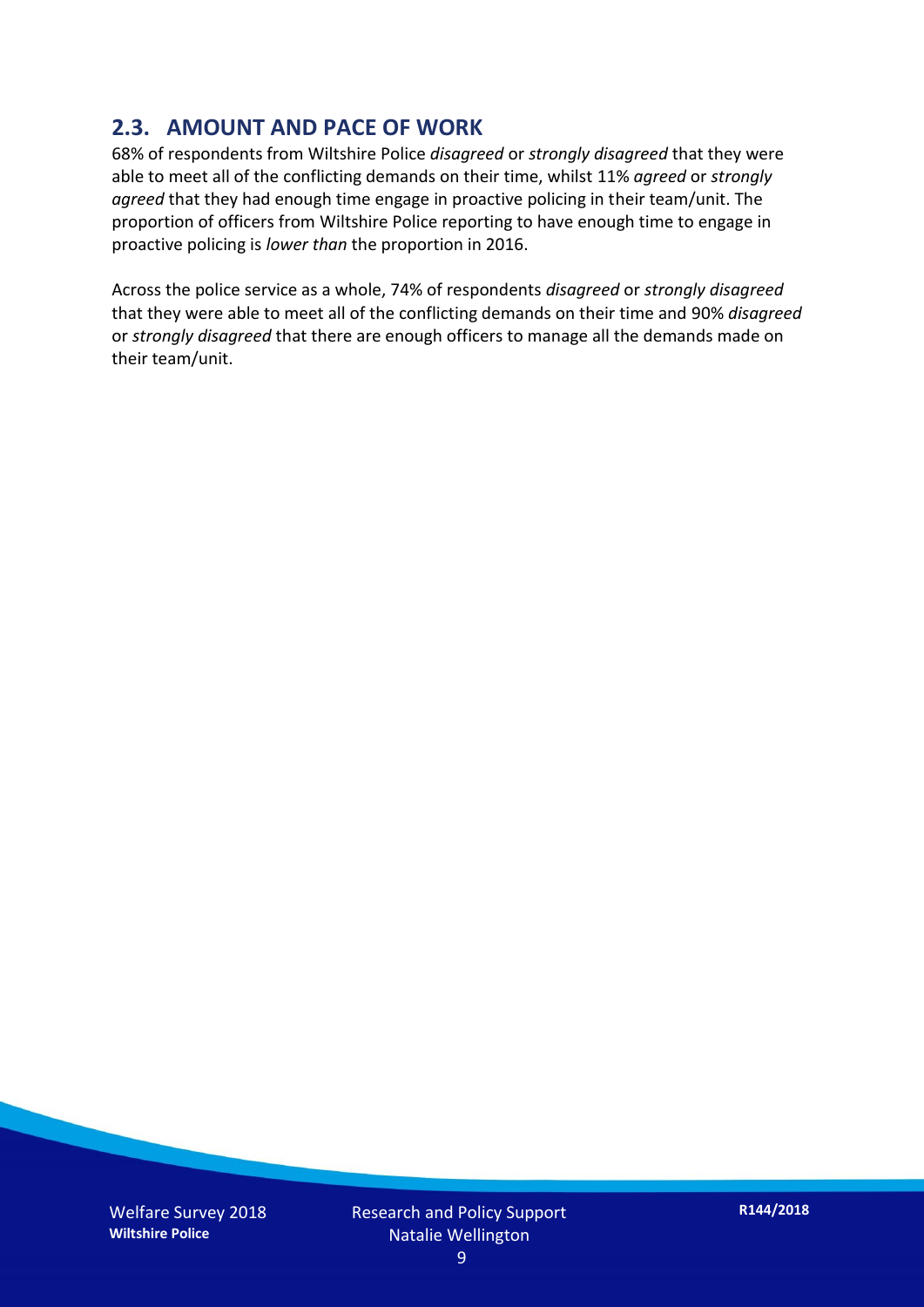## **3. CAPACITY**

#### **3.1. MINIMUM OFFICER STAFFING**

78% of respondents from Wiltshire Police indicated that their team or unit had a minimum officer staffing level.

Among respondents whose team or unit had a minimum officer staffing level, 24% indicated that this level was *never* or *rarely* achieved. This can be compared to 2016 where 24% of respondents from Wiltshire Police indicated that the minimum officer staffing level was *never* or *rarely* achieved.

#### **3.2. OFFICER STAFFING ARRANGEMENTS**

66% of respondents *disagreed* or *strongly disagreed* that the way officer staffing levels are determined in their team/unit seems to be effective; *lower than* the proportion reported in 2016.

Historical comparisons of two key items relating to capacity to deal with demand for **Wiltshire Police** are provided in the table below.

| <b>Table 5:</b> Force level figures for key items relating to capacity                                              |                                                      |      |  |
|---------------------------------------------------------------------------------------------------------------------|------------------------------------------------------|------|--|
| <b>Statements</b>                                                                                                   | % of respondents who<br>disagreed with the statement |      |  |
|                                                                                                                     | 2016                                                 | 2018 |  |
| There are enough officers in my team/unit for me to do<br>my job properly                                           | 75%                                                  | 80%  |  |
| In my experience, we generally have enough officers to<br>manage all the demands being made on us as a<br>team/unit | 87%                                                  | 87%  |  |

Historical comparisons of the same items for the **police service as a whole** are provided in the table below.

| Table 6: National figures for key items relating to capacity                                                        |                                                      |      |  |  |
|---------------------------------------------------------------------------------------------------------------------|------------------------------------------------------|------|--|--|
| <b>Statements</b>                                                                                                   | % of respondents who<br>disagreed with the statement |      |  |  |
|                                                                                                                     | 2016                                                 | 2018 |  |  |
| There are enough officers in my team/unit for me to do<br>my job properly                                           | 78%                                                  | 83%  |  |  |
| In my experience, we generally have enough officers to<br>manage all the demands being made on us as a<br>team/unit | 85%                                                  | 90%  |  |  |

Welfare Survey 2018 **Wiltshire Police**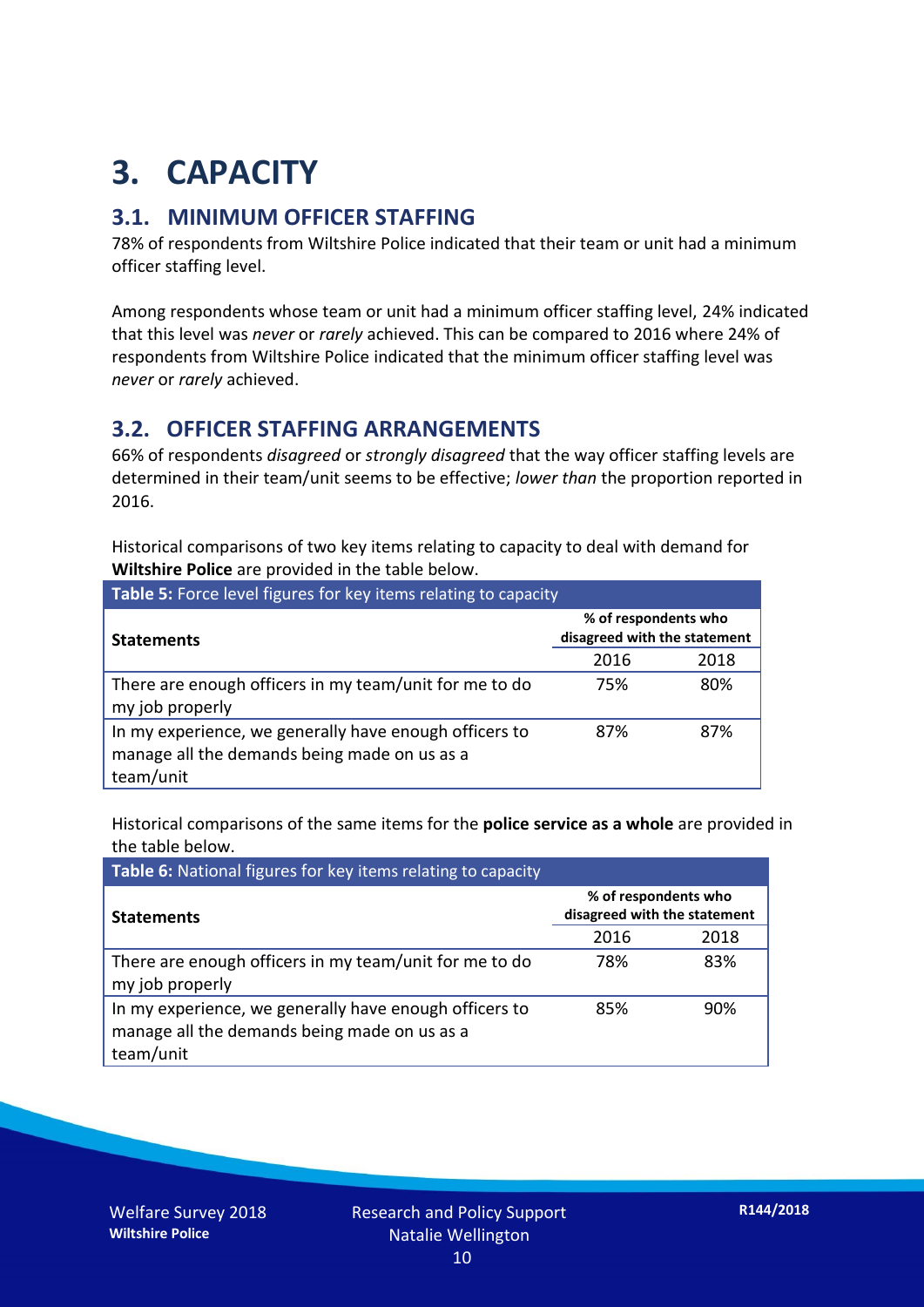## **4. HEALTH AND WELLBEING**

#### **4.1. OVERALL LIFE SATISFACTION**

Respondents were asked to rate their overall life satisfaction between 0 and 10, where 0 was 'not at all satisfied' and 10 was 'completely satisfied.'

The average (mean) rating for overall life satisfaction for respondents from Wiltshire Police was 6/10 (range 1-10). 8% of respondents reported life satisfaction rating of 2 or less.

These results can be compared to the National average of 6/10, with 15% of respondents reporting an overall life satisfaction rating of 2 or less.

#### **4.2. OVERALL PHYSICAL HEALTH**

Participants were asked to rate their overal health on a scale from *very good* to *very poor*. An historical comparison for both national and local figures for this item are below.

| Table 7: Self-rated overall physical health |                       | 2016 | 2018 |
|---------------------------------------------|-----------------------|------|------|
|                                             | Very poor             | 1%   | 2%   |
| <b>Force level figures</b>                  | Poor                  | 9%   | 4%   |
|                                             | Neither good nor poor | 29%  | 14%  |
|                                             | Good                  | 49%  | 55%  |
|                                             | Very good             | 12%  | 24%  |
| <b>National figures</b>                     | Very poor             | 1%   | 1%   |
|                                             | Poor                  | 11%  | 6%   |
|                                             | Neither good nor poor | 23%  | 17%  |
|                                             | Good                  | 53%  | 54%  |
|                                             | Very good             | 13%  | 23%  |

#### **4.3. SINGLE ITEM INDICATOR OF STRESS**

Work related stress was measured using a single-item measure. 36% of respondents from Wiltshire Police presented with a non-diagnostic case of work-related stress.<sup>vii</sup>

This is *higher than* the proportion reported in the 2016 iteration of this survey and *lower than* the proportion reported in this year's national results.

Stress outside of work was assessed using an adaptation of the work-related stress measure. 9% of respondents from Wiltshire Police presented with a non-diagnostic case of stress outside of work.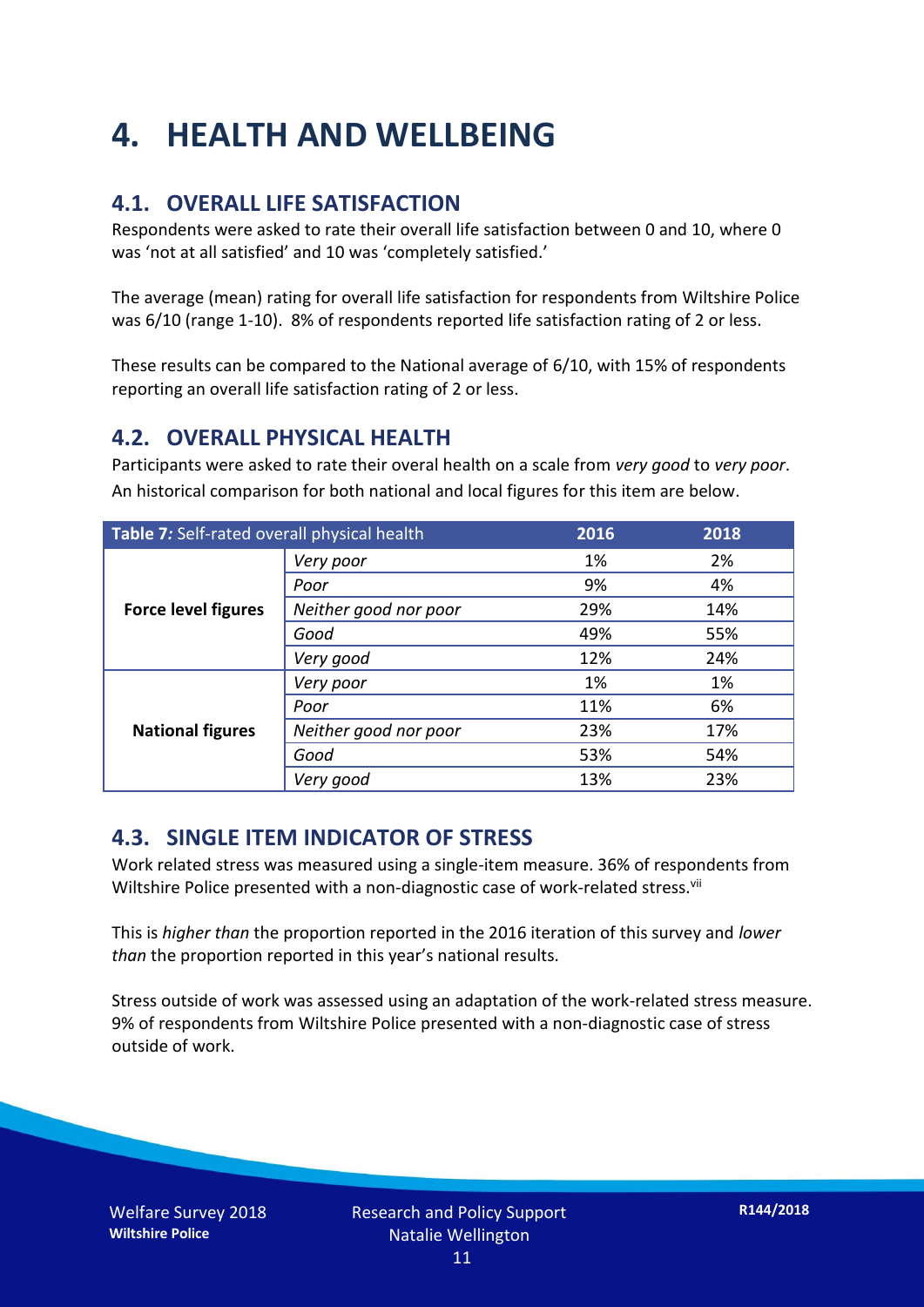#### **4.4. SINGLE ITEM INDICATOR FOR MENTAL HEALTH**

A top-level broad overview of mental wellbeing was established using an item that asked respondents to indicate whether they had experienced feelings of stress, low mood, anxiety, or other difficulties with their health and wellbeing over the last 12 months.

73% of respondents from Wiltshire Police indicated that they had experienced feelings of stress, low mood, anxiety, or other difficulties with their health and wellbeing over the last 12 months; with 96% also indicating that these feelings were caused, or made worse by work.

#### **4.5. MENTAL WELLBEING**

Mental wellbeing can be broadly conceptualized as having two dimensions. The first concerns positive affect (i.e. pleasurable aspects of wellbeing such as feelings of optimism, cheerfulness, and relaxation). The second concerns psychological functioning (i.e. such as clear thinking, self-acceptance, personal development, competence, and autonomy).

To investigate mental wellbeing in more detail the two-dimensional structure of mental wellbeing described above was assessed using the short Warwick-Edinburgh Mental Wellbeing Scale (SWEMWBS). viii The scale asks individuals to rate their experience during the last two weeks for seven positively framed statements.

SWEMWBS findings for **Wiltshire Police** are presented in the table below alongside those for national sample for 2016 and 2018.

**Table 8**: % of respondents that reported experiencing the following positive aspects of wellbeing *rarely* or *none of the time* over the previous 2 weeks

|                                               | <b>National figures</b> |      | <b>Force level figures</b> |      |
|-----------------------------------------------|-------------------------|------|----------------------------|------|
| <b>SWEMWBS item</b>                           | 2016                    | 2018 | 2016                       | 2018 |
| I've been feeling optimistic about the future | 62%                     | 36%  | 49%                        | 25%  |
| I've been feeling useful                      | 28%                     | 25%  | 22%                        | 17%  |
| I've been feeling relaxed                     | 60%                     | 48%  | 49%                        | 39%  |
| I've been dealing with problems well          | 20%                     | 19%  | 17%                        | 12%  |
| I've been thinking clearly                    | 16%                     | 16%  | 15%                        | 12%  |
| I've been feeling close to other people       | 34%                     | 28%  | 30%                        | 31%  |
| I've been able to make up my own mind         | 13%                     | 10%  | 10%                        | 8%   |
| about things                                  |                         |      |                            |      |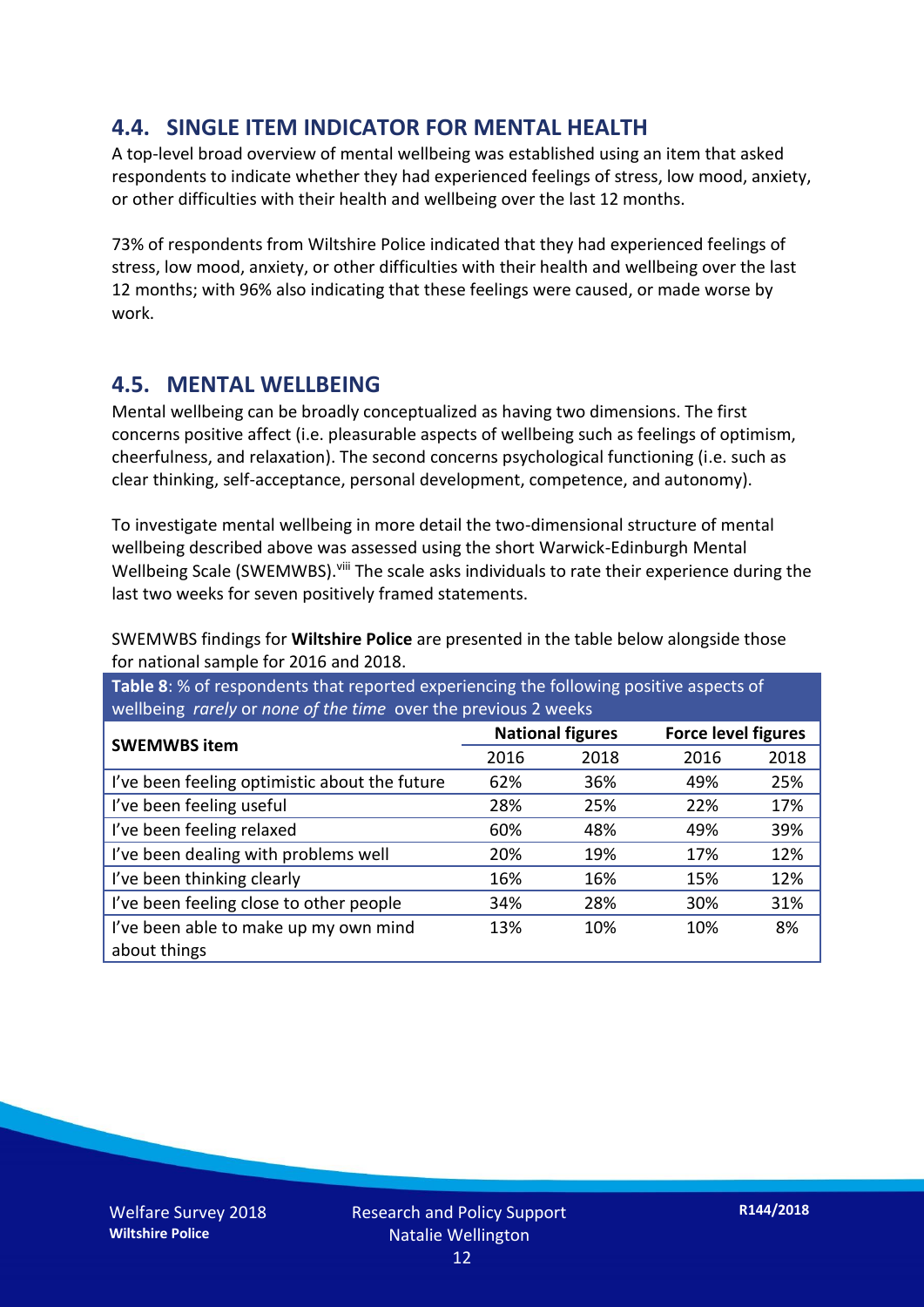#### **4.6. HELP SEEKING**

A question was applied to identify those who had ever **sought help** for feelings of stress, low mood, anxiety, or any other difficulties with mental health and wellbeing. Examples of sources of help were provided including GP, occupational health department, psychologist, therapist, and counsellor.

46% of responses from Wiltshire Police had previously sought help for feelings of stress, low mood, anxiety or other difficulties with their mental health and wellbeing, 43% of which had done so within the last 12 months.

Welfare Survey 2018 **Wiltshire Police**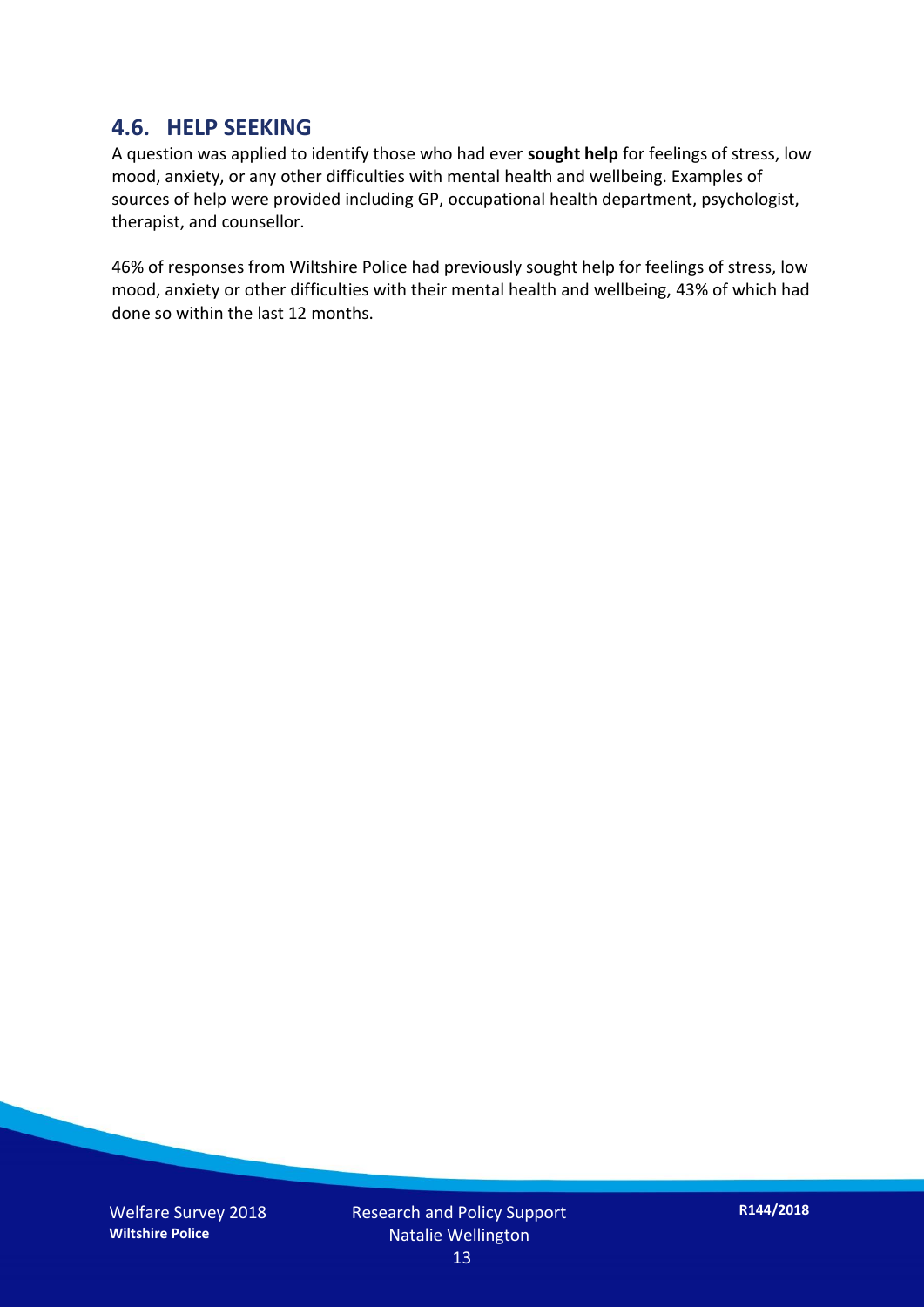### **5. ABSENCE BEHAVIOUR**

#### **5.1. ABSENCE**

60% of respondents from Wiltshire Police reported one or more days of sickness absence and 20% of respondents indicated that at least one day of their sickness absence was attributable to stress, depression, or anxiety.

The national proportion of respondents who had taken one or more days of sickness absence was 56% and 32% of respondents indicated that at least one day of their sickness absence was attributable to stress, depression, or anxiety.

#### **5.2. PRESENTEEISM AND LEAVEISM**

Presenteeism is the act of attending work while ill. This has been shown to be associated with subsequent health decline, particularly in relation to burnout,  $\alpha$  and can to lead to elevated absenteeism.<sup>x</sup> Moreover, evidence suggests that presenteeism can compound the effects of the initial illness and negatively influence job satisfaction, resulting in negative job attitudes and withdrawal from work.<sup>xi</sup>

Leaveism is a recently coined term to describe hidden sickness absence and work undertaken during rest periods, including using allocated time off such as annual leave entitlements to take time off when they are in fact unwell.

Findings for Wiltshire Police are presented in the graph below.





Welfare Survey 2018 **Wiltshire Police**

Research and Policy Support Natalie Wellington 14

**R144/2018**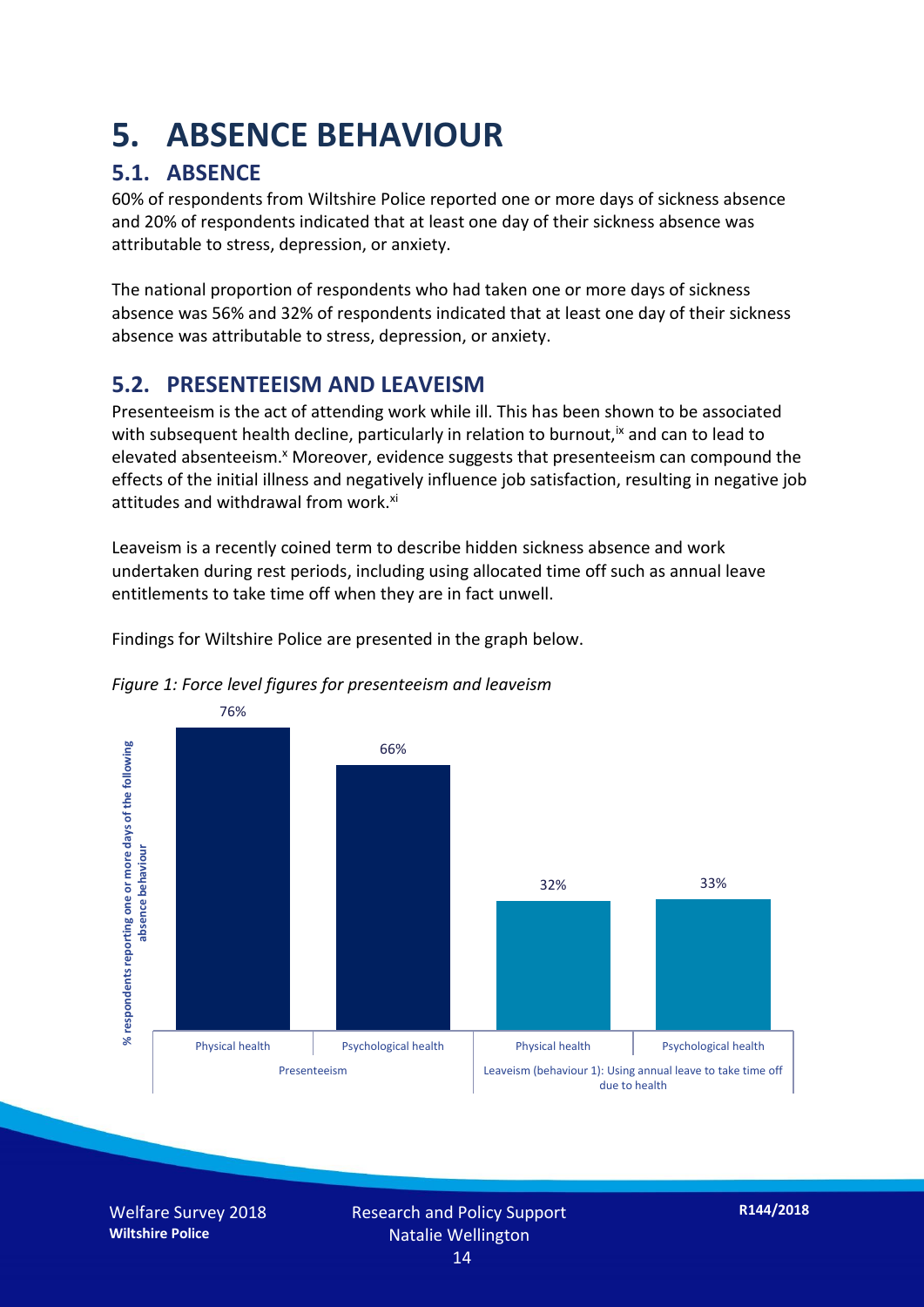### **6. Violence and physical injuries**

#### **6.1. VIOLENCE**

Verbal and physical violence was assessed using four questions regarding how often officers received verbal insults, verbal threats, unarmed physical attacks, and attacks with a weapon from members of the public over the previous 12 months. Findings are presented in the table below.

**Table 9:** Force level figures for frequency of verbal and physical violence from members of the public

| <b>Type of violent victimisation</b>               | % of respondents indicating frequency<br>of experience as at least once a week |      |  |
|----------------------------------------------------|--------------------------------------------------------------------------------|------|--|
|                                                    | 2016                                                                           | 2018 |  |
| Verbal insults (e.g., swearing, shouting, abuse)   | 41%                                                                            | 34%  |  |
| Verbal threats (e.g., threat of hitting, threat of | 21%                                                                            | 19%  |  |
| kicking)                                           |                                                                                |      |  |
| *Spitting assaults (i.e. being deliberately spat   |                                                                                | 1%   |  |
| upon)                                              |                                                                                |      |  |
| Unarmed physical attacks (e.g., struggling to      | 13%                                                                            | 10%  |  |
| get free, wrestling, hitting, kicking)             |                                                                                |      |  |
| Use of a deadly weapon (e.g., stick, bottle, axe,  | 2%                                                                             | 0%   |  |
| firearm)                                           |                                                                                |      |  |

\*Spitting assaults data was only available from 2018.

#### **6.2. INJURIES**

25% of Wiltshire Police respondents reported that they had suffered one or more injuries that required medical attention as a result of work-related **violence** in the last year – losing more than 104 days in sickness absence.

This is *higher than* the proportion reporting one or more injuries as a result of work-related **violence** than reported in the 2016 iteration of this survey and *higher than* the proportion compared to this year's national results.

14% of Wiltshire Police respondents also reported that they had suffered one or more injuries that required medical attention as a result of work-related **accidents** in the last year – losing more than 38 days in sickness absence.

This is *lower than* the proportion reporting one or more injuries as a result of work-related **accidents** in the 2016 iteration of this survey and *lower than* the proportion compared to this year's national results.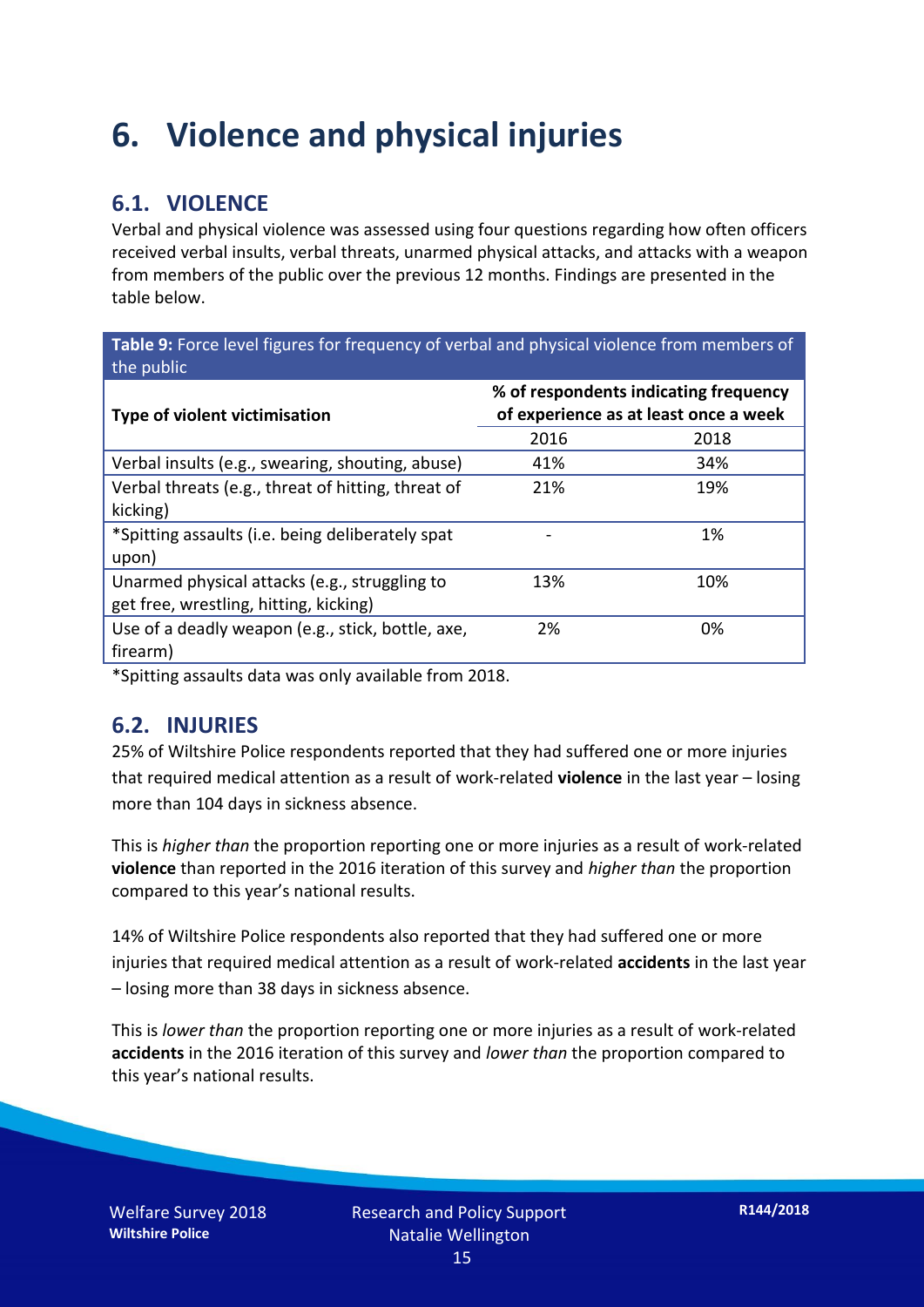## **7. ORGANISATIONAL SUPPORT: MENTAL HEALTH & WELLBEING**

Participants who indicated that they had sought help for difficulties with mental health and wellbeing were presented with additional questions concerning disclosure to a line manager.

#### **7.1. DISCLOSURE**

73% of respondents from Wiltshire Police, for whom it was applicable, reported that they had disclosed seeking mental health and wellbeing support to their line managers. This can be compared with 77% from the same survey in 2016.

#### **7.2. REASONS FOR NON-DISCLOSURE**

Respondents who did not disclose to their line managers that they had sought mental health and wellbeing support, were asked to indicate why. Findings are presented in the table below.

| Table 10: Reasons for non-disclosure                        |                     |          |  |
|-------------------------------------------------------------|---------------------|----------|--|
|                                                             | % of total mentions |          |  |
| <b>Item</b>                                                 | Force level         | National |  |
|                                                             | figures             | figures  |  |
| I was worried that my other colleagues would find out       | 8%                  | 10%      |  |
| I thought it would negatively affect my opportunities for   | 13%                 | 11%      |  |
| promotion and/or specialising                               |                     |          |  |
| It wasn't affecting my work                                 | 5%                  | 7%       |  |
| I didn't want to be treated differently (in a negative way) | 13%                 | 13%      |  |
| I felt it was a personal matter                             | 20%                 | 20%      |  |
| I have had negative experiences of disclosing in the past   | 10%                 | 6%       |  |
| I thought it would have a negative impact on my career      | 10%                 | 10%      |  |
| There is a negative attitude in the police service towards  | 13%                 | 12%      |  |
| people who experience difficulties with their mental health |                     |          |  |
| and wellbeing                                               |                     |          |  |
| I did not think my line manager would treat me with         | 8%                  | 7%       |  |
| empathy                                                     |                     |          |  |
| For reasons other than those listed above                   | 3%                  | 4%       |  |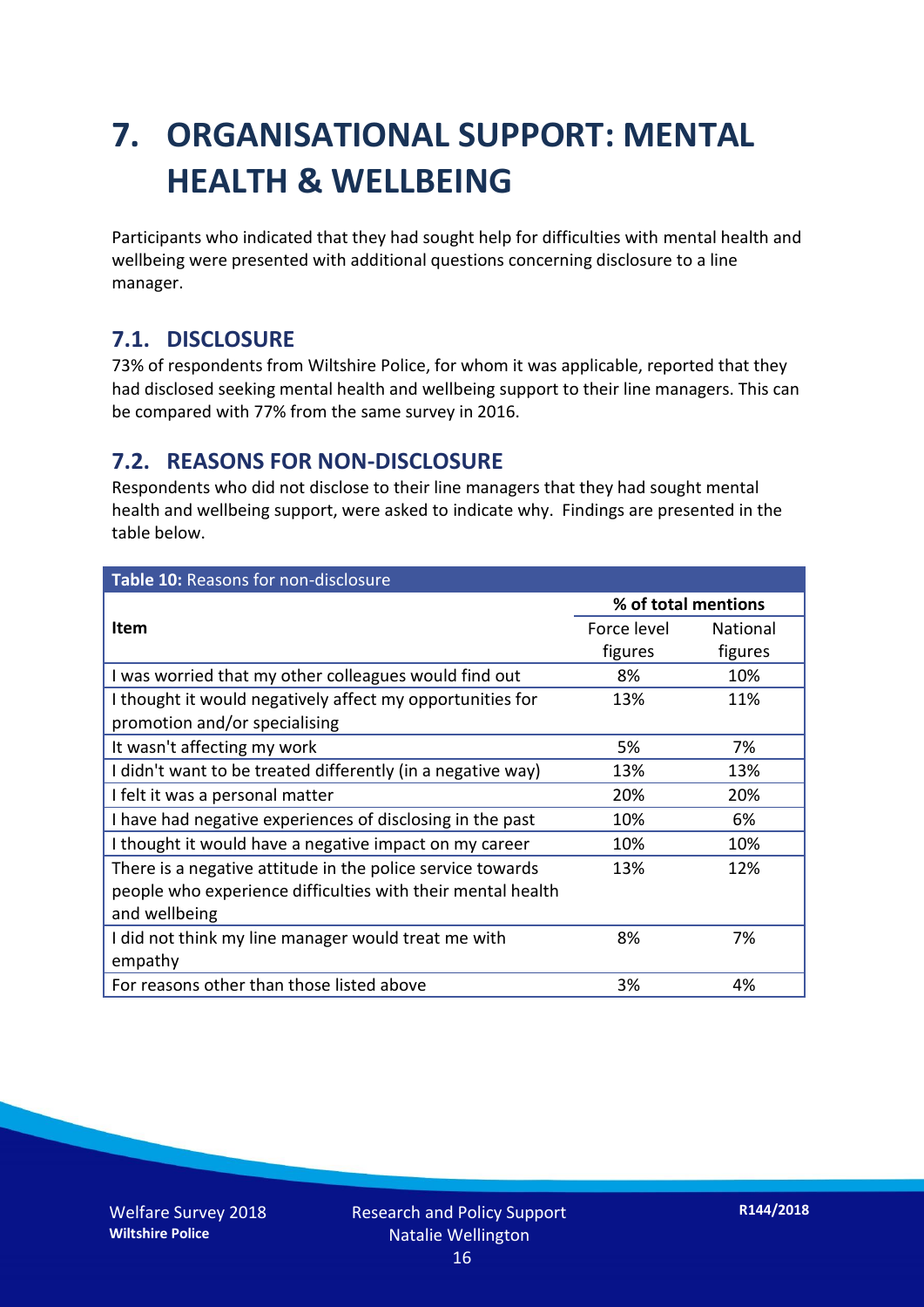#### **7.3. ATTITUDES TO MENTAL HEALTH AND WELLBEING**

All respondents were asked about the attitude of the police service towards mental health and wellbeing.

Respondents were provided with a list of statements, and asked to indicate the extent to which they agreed or disagreed with the statement.

The table below shows the percentage of respondents who agreed with three key statements about the police services attitudes towards mental health and wellbeing for both Wiltshire Police, and the police service as a whole.

| Table 11: Attitudes to mental health and wellbeing |                                                    |                         |
|----------------------------------------------------|----------------------------------------------------|-------------------------|
| <b>Statements</b>                                  | % of respondents that agreed with<br>the statement |                         |
|                                                    | Force level figures                                | <b>National figures</b> |
| The police service encourages staff to talk openly | 62%                                                | 45%                     |
| about mental health and wellbeing                  |                                                    |                         |
| Someone would be treated differently (in a         | 31%                                                | 37%                     |
| negative way) if they disclosed difficulties with  |                                                    |                         |
| their mental health and wellbeing                  |                                                    |                         |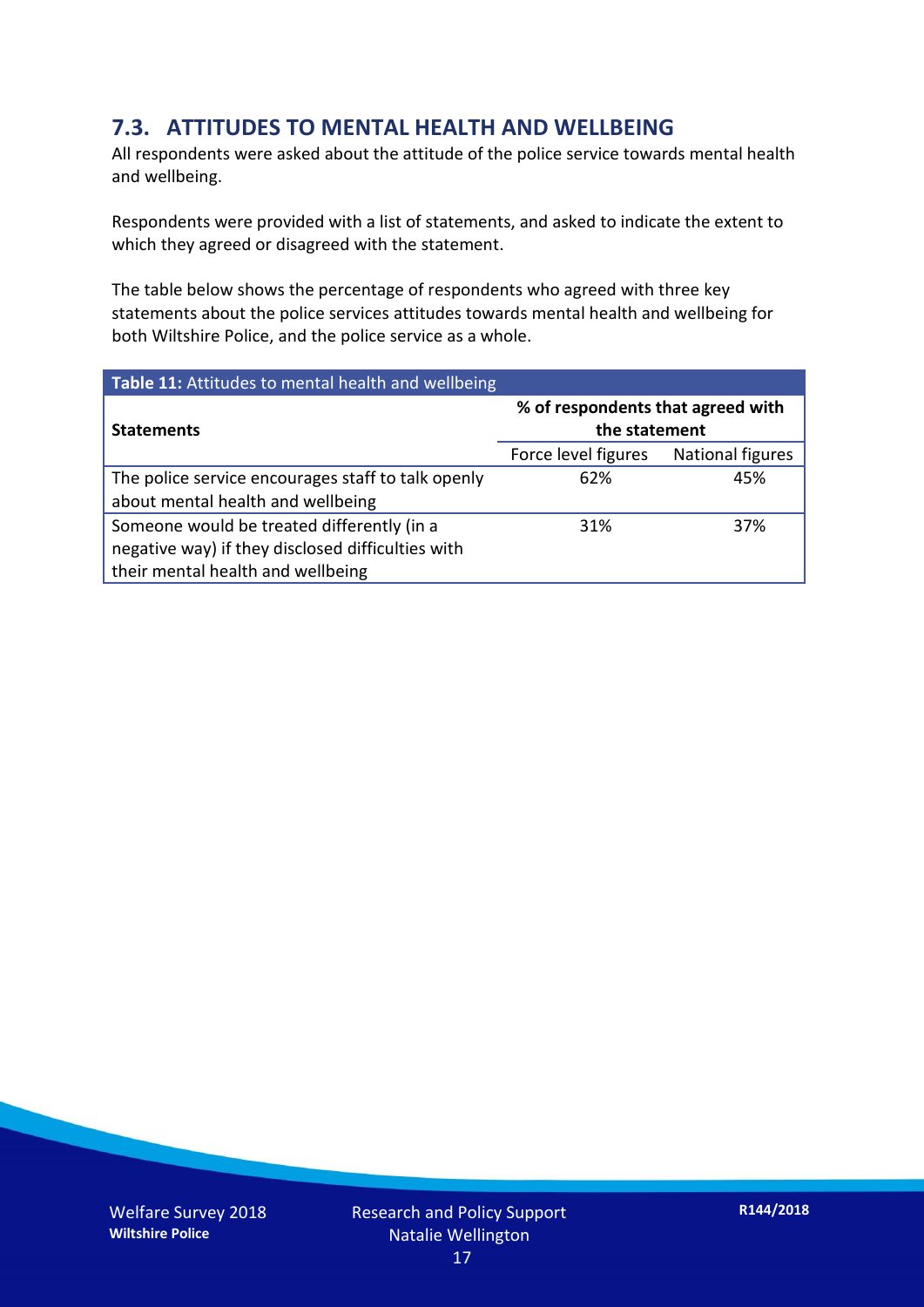### **8. Notes for JBBs**

Additional findings from the 2018 Demand, Capacity and Welfare survey are available on request from the Research and Policy department. Additional topics include, but are not limited to:

- Morale,
- Fatigue and sleep,
- Managerial mental health and wellbeing support,
- Organisational change, and
- Organisational justice.

The findings of the survey can also be broken down in more detail in terms of different demographic groups, such as rank, role or length of service. However please be aware that we can only go into a certain level of detail with this demographic data in order to preserve respondents' confidentiality.

JBBs wishing to obtain further information can contact [ResearchandDataCollection@polfed.org](mailto:ResearchandDataCollection@polfed.org) to discuss their requirements.

The Research and Policy Department only has one member of staff responsible for these data requests; please bear this in mind in terms of turnaround times and the amount of data you request when contacting the team.

All other interested parties should speak to their local JBB in the first instance.